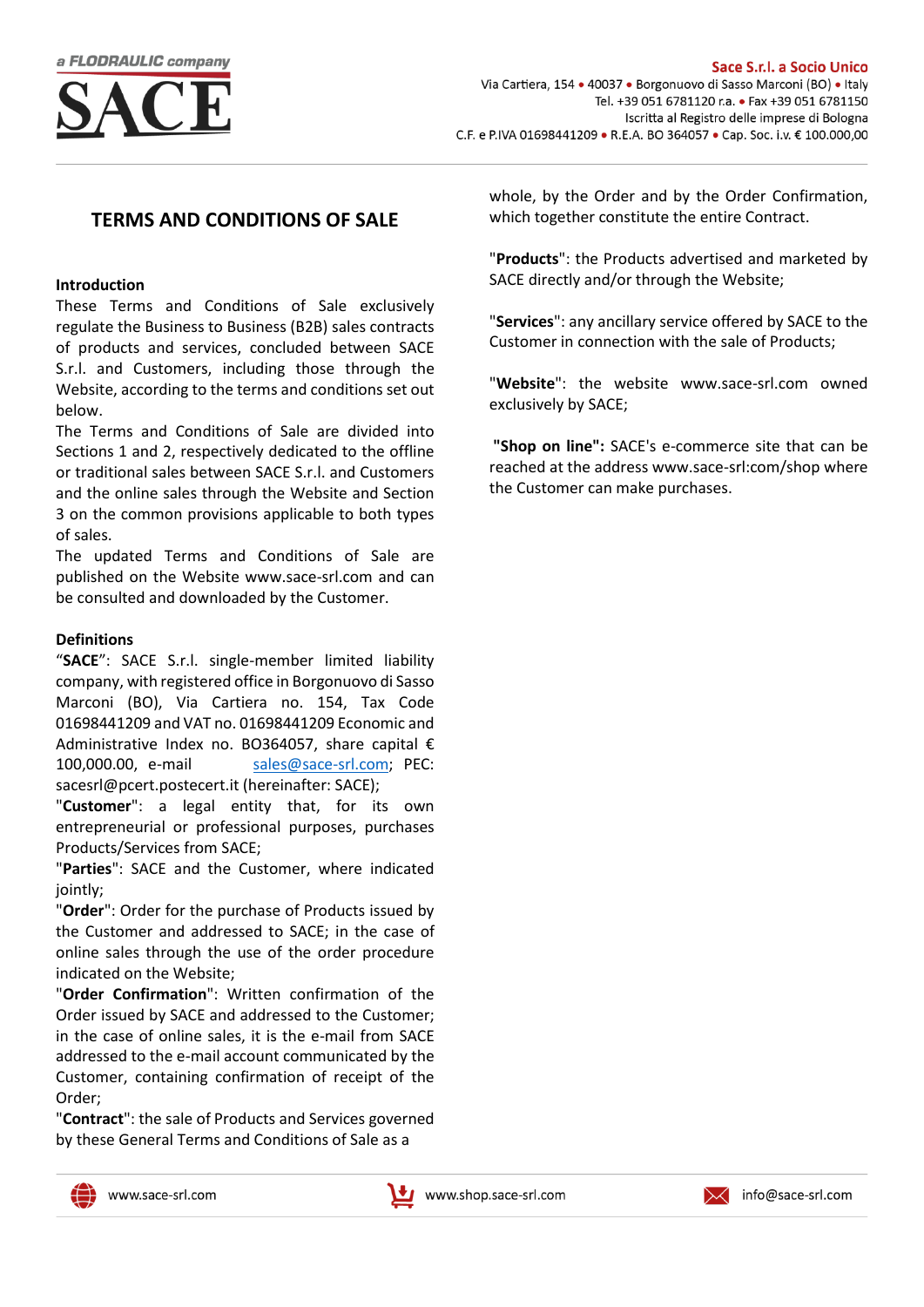

# **Section 1 - General Terms and Conditions of Off-line or Traditional Sale**

### **1 Scope**

1.1 Section 1 of the General Terms and Conditions of Sale is dedicated to the General Terms and Conditions of Off-line or Traditional Sale (hereinafter: Conditions) that exclusively govern all sales contracts (B2B) of Products and Services concluded between SACE and Customers unless otherwise agreed in writing between the Parties.

1.2 Any amendment or modification of these Conditions shall not be effective between the Parties unless previously approved in writing by SACE.

1.3. SACE reserves the right to modify the content of these Conditions at any time and without prior notice. 1.4 In the event of any discrepancy between the Conditions and any special conditions expressly agreed upon in writing between SACE and the Customer, the latter shall prevail.

1.5 The Customer acknowledges and accepts that any contractual terms and/or general conditions prepared by him shall not apply to his contractual and commercial relations with SACE, even if they are referred to and/or mentioned in any document or communication exchanged between the Parties.

# **2 Formation of contract**

2.1 No order for the purchase of Products sent by the Customer shall be binding on SACE unless accepted by it in writing.

2.2 The Sales Contract shall be considered concluded and effective between the Parties from the moment SACE sends the Order Confirmation in writing to the Customer.

2.3 Any amendment to the Sales Contract that may be required by the Parties requires the issue of a new Order Confirmation by SACE.

2.4 Any offers issued by SACE shall be considered valid only for the period of time indicated on the offers and exclusively for the full supply of the quoted goods.

# **3 Documentation relating to the Products**

3.1 Any information relating to the Products (for example, information on use/application, technical data, drawings, illustrations resulting from catalogues, advertising or the Company's website) and the relative documentation, in whatever form made available, shall not be binding for SACE unless expressly mentioned as such in the Order Confirmation.

3.2 The Customer expressly agrees not to use the information and documentation relating to the Products for reasons other than those provided for in the Supply Agreement, which remain the property of SACE and which the Customer may not deliver to third parties or reproduce without written authorization from SACE.

3.3 SACE may modify the Products at any time as it deems necessary and appropriate, informing the Customer of such modifications.

# **4 Prices and terms of payment**

4.1 The purchase prices are those indicated in the Order Confirmation issued by SACE and in the offer if still valid.

4.2 Unless otherwise agreed in writing between the Parties, all prices are intended with delivery ex SACE warehouse (Exw Incoterms 2020).

4.3 Unless otherwise agreed in writing between the Parties, payments must be made by the Customer within the terms and procedures specified in the Order Confirmation issued by SACE.

4.4 In the event of delay, the Customer shall be obliged to pay interest on arrears, which shall be charged as of right and without the need for formal notice, at the rate provided for by Italian Legislative Decree no. 231/2002 and subsequent amendments and additions, in addition to the bank charges incurred, without prejudice to SACE's right to claim compensation for greater damages and termination of the contract pursuant to Article 7.1 below.

4.5 Any disputes that may arise between the Parties do not release the Customer from the obligation to comply with the payment terms and conditions indicated in the Order and the Order Confirmation.

4.6 SACE will not accept orders for an amount lower than Euro 155.00 net.

4.7 SACE reserves the right, by notifying the Customer one month prior to delivery, to change the price of the



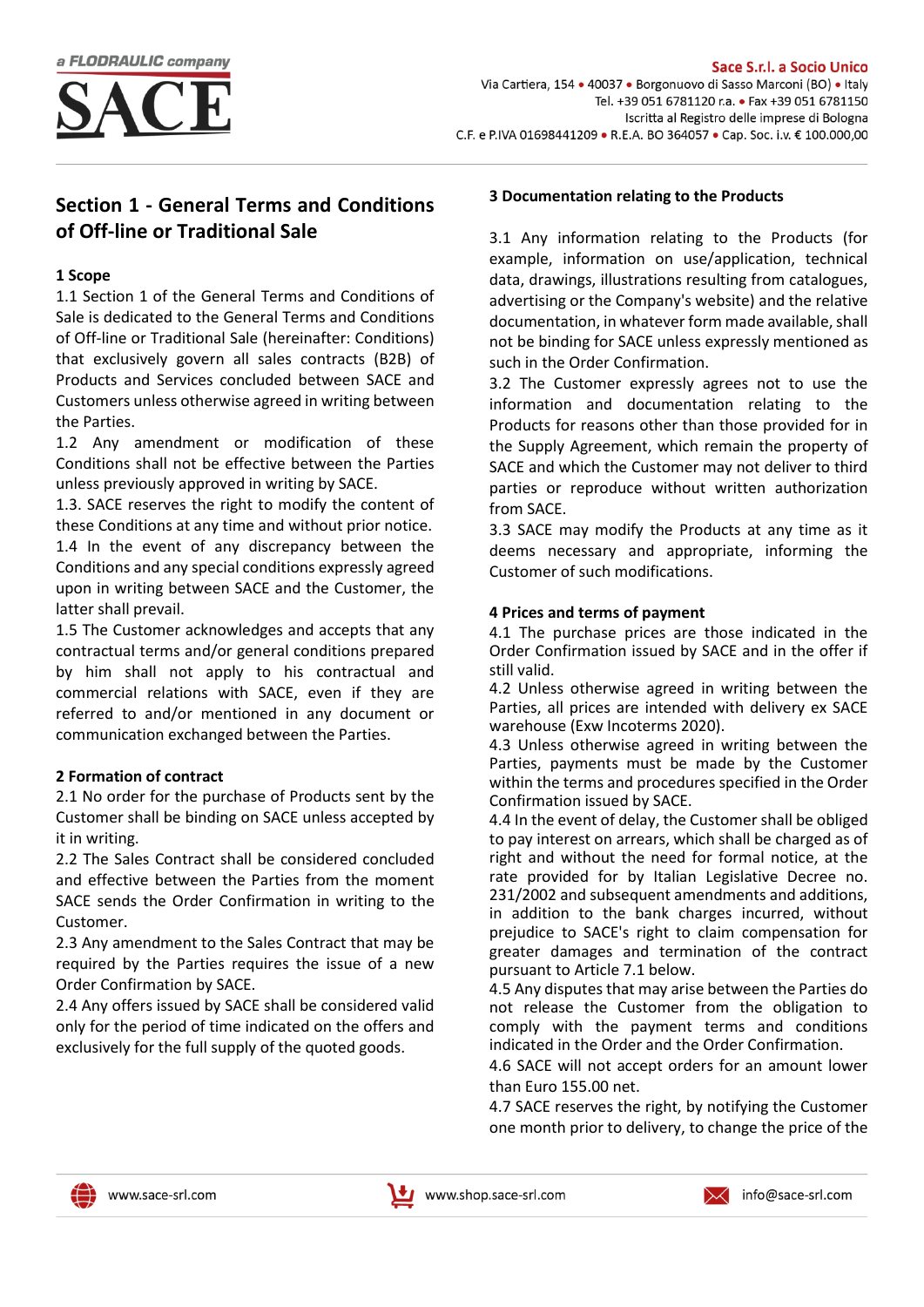

Products in consideration of any increase in costs due to any factor beyond SACE's

control, including but not limited to: foreign exchange fluctuations, currency regulations, changes in customs duties, significant increases in the cost of materials, raw materials or labour or any change in the delivery terms of suppliers.

#### **5 Delivery terms**

5.1 Unless otherwise agreed in writing between the Parties, the delivery terms start from the date of issue of the Order Confirmation. If the Customer has to pay part of the price by way of down payment, the delivery terms shall start from the date of payment.

5.2 The delivery terms shall be deemed extended by right in the following cases:

a) if the Customer does not provide the data or materials necessary for the supply in due time or requests variants during execution or delays in responding to the request for approval of the drawings or executive diagrams;

b) if causes beyond SACE's control, including delays by subcontractors, prevent or make excessively burdensome the delivery within the established terms; c) in the event of force majeure, including but not limited to strikes, currency crises, earthquakes, fires, floods, war, embargo, military mobilization, insurrection, breakdown of essential machinery or equipment and, in any case, events beyond the reasonable control of SACE.

SACE shall in no case be held responsible for nondelivery or delayed delivery of the Products due to force majeure that prevents or makes excessively burdensome the delivery of the Products within the established terms. The Customer shall not be entitled to submit complaints to SACE, nor to claim for damages.

5.3 If the Customer fails to pay for other supplies, the starting date of the delivery terms is suspended and SACE may delay deliveries until the Customer has paid the amounts due; as an extreme case, SACE may cancel the Contract.

5.4 If the Customer does not accept the agreed delivery when the goods are ready, he shall pay as if the Products had been delivered.

5.5 If the Customer fails to take delivery of the Products for reasons for which he is responsible or, in any case, for reasons beyond SACE's control, the Customer shall bear the risks and costs of their storage.

5.6 In the event of termination of the relationship, the Customer undertakes to collect unconditionally the goods in progress or stock, in the quantities previously agreed with SACE, within 90 days following termination of the relationship or modification of the technical parameters or withdrawal from the contract.

After these terms, SACE shall be entitled to ship the material until stocks are exhausted and to demand payment for the Products delivered.

### **6 Shipping, packaging and transfer of risk**

6.1 Unless otherwise agreed in writing between the Parties, the supply of Products is intended Ex Works SACE (Exw Incoterms 2020), even when it is agreed that the shipment is entirely or partly handled by SACE.

6.2 Shipments carried out carriage forward are always carried out at the Customer's risk; in this case, any claims for tampering or shortage of Products must always be addressed directly by the Customer to the carrier or forwarding agent in charge.

6.3 In the absence of instructions from the Customer, we decline any and all responsibility both for the choice of means of transport and for the rates applied by carriers and forwarding agents.

6.4 If it is agreed that the costs of transport are to be borne, even partially, by SACE, the choice of the means of transport will depend solely on SACE; if the Customer wishes a different means of transport, the higher costs will be borne by the same.

6.5 Any transport insurance will be carried out only at the Customer's request in his name and at his expense. 6.6 SACE will provide for the packaging of the Products in accordance with its commercial practice. Special packaging or delivery instructions requested by the Customer will have to be agreed upon between the Parties and the relative costs will be invoiced separately to the Customer.



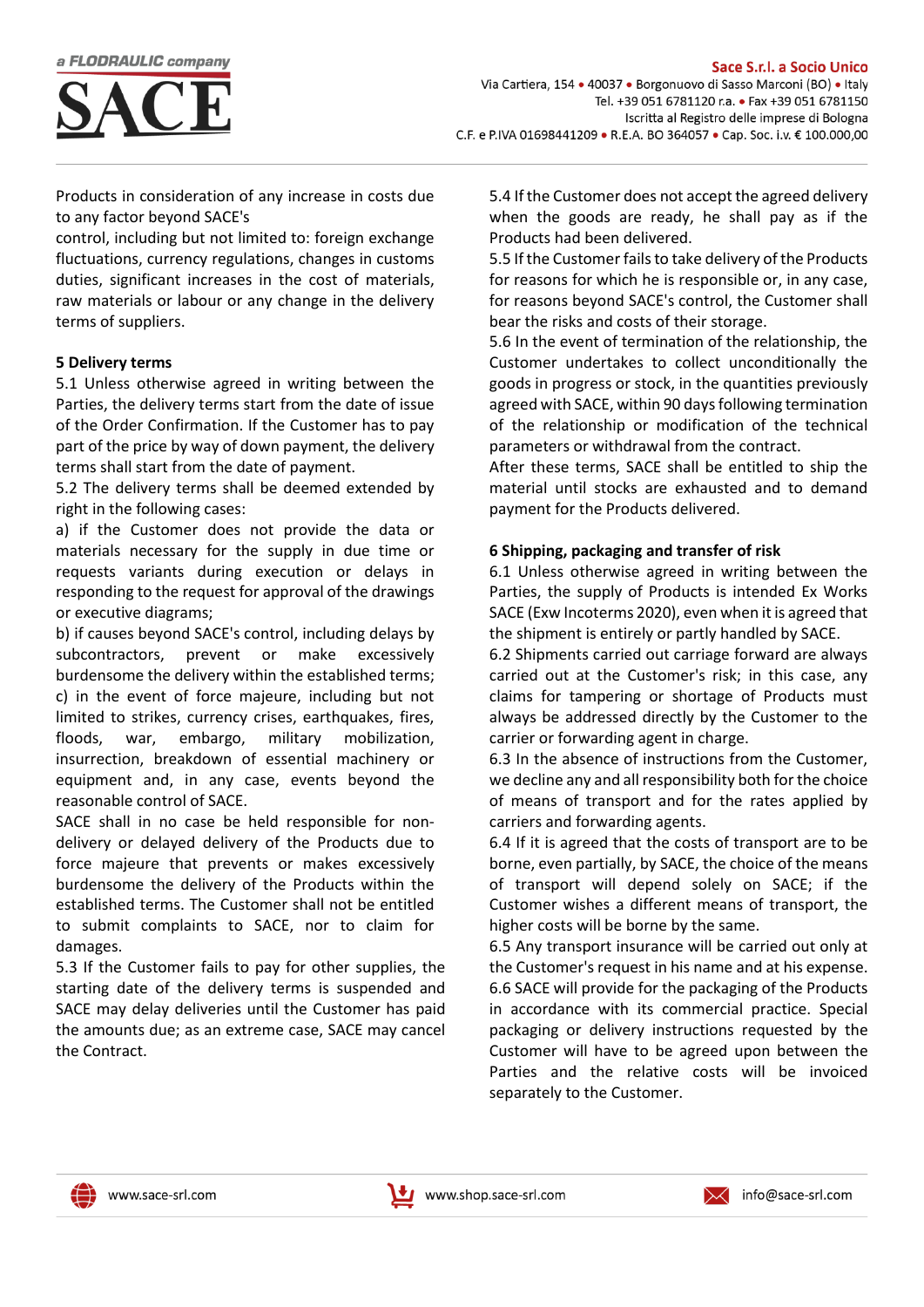

6.7 Unless otherwise agreed in writing between the Parties in the Offer or the Order Confirmation, the risk and liability for damage to or loss of the Products shall be transferred to the Customer (Exw Incoterms 2020) with the delivery of the Products to SACE's warehouse.

### **7 Express termination clause**

7.1 The Contract may be terminated, pursuant to Article 1456 of the Italian Civil Code and with immediate effect, by notification by registered letter with acknowledgement of receipt or PEC by SACE if the Customer:

1) omits or delays the payments due;

2) delays or fails to take delivery of the Products within the terms provided for in Article 5;

3) fails to comply with the obligations provided for in Articles 3.2 and 22;

4) goes into liquidation or is subject to any insolvency procedure.

7.2 Following termination of the Contract pursuant to Article 7.1 above, any sum owed by the Customer to SACE under the Contract will become immediately due.

#### **8 Withdrawal**

8.1 If the Customer reduces the guarantee offered at the time of entering into the Contract or fails to provide the guarantees promised, SACE has the right to withdraw from the Contract without notice.





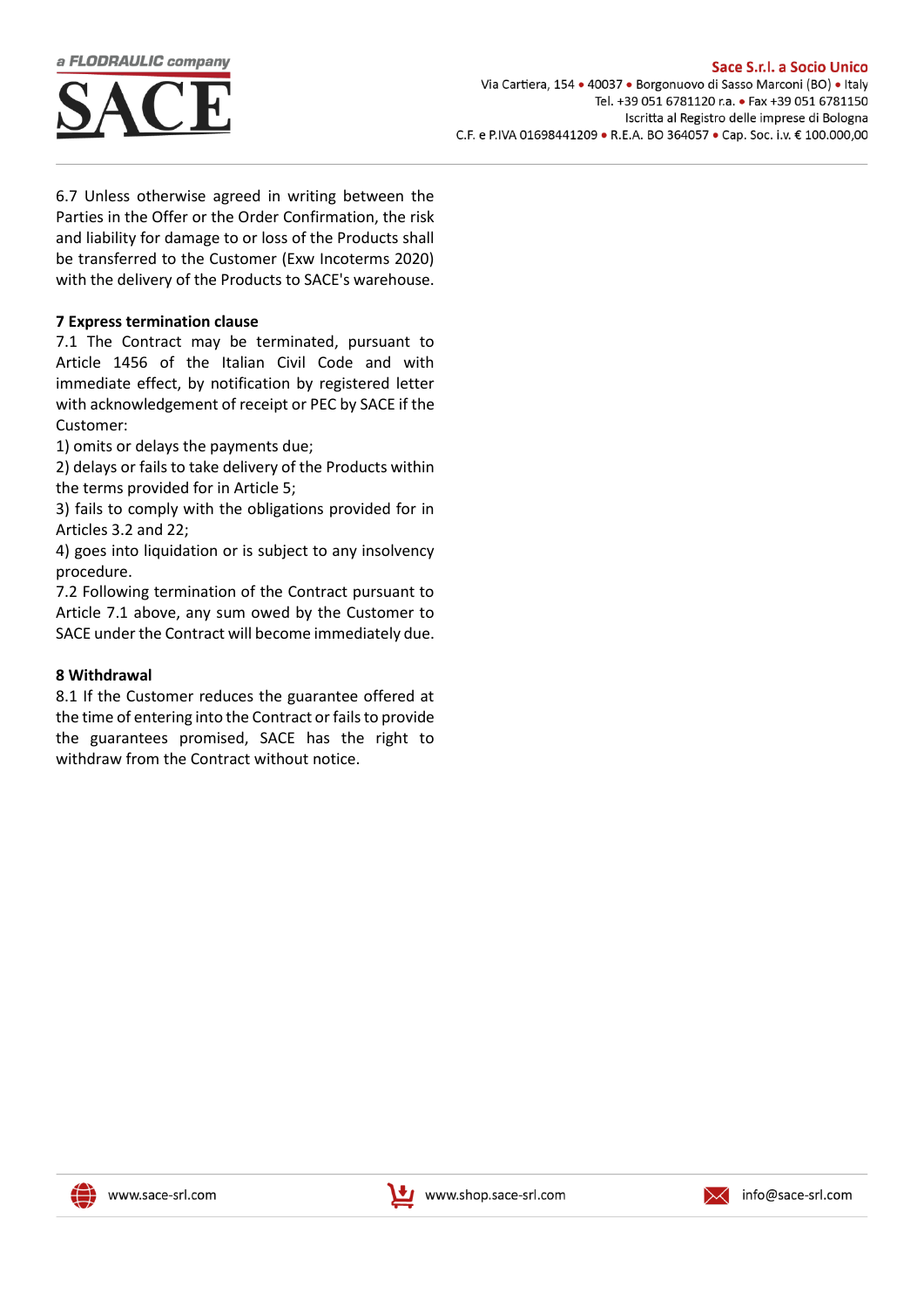

# **Section 2 - General Terms and Conditions of Online Sale**

## **9 Scope**

9.1. This Section 2 of the Terms and Conditions of Sale is dedicated to the General Terms and Conditions of Online Sale, which exclusively regulate all sales contracts (B2B) carried out at a distance, by means of telematic network, through the Online Shop and related to the Products described, offered for sale, advertised and marketed therein.

9.2 The online sale of the Products is governed not only by these general terms and conditions but also by the special terms and conditions of sale indicated by SACE in the Online Shop and chosen by the Customer on a case-by-case basis (which, by way of example, may concern price, payment methods, transport, type of product, etc.), which must be indicated and confirmed by SACE in the Order Confirmation.

9.3 SACE shall be free to update, integrate or amend these Online Terms and Conditions of Sale, with effect for sales concluded after publication on the Site/Online Shop of the new version of the Terms and Conditions of Sale of which they are an integral part, such publication constituting notice of the amendments.

9.4 The Customer is informed that the Terms and Conditions of Sale are published on the Site/Online shop and agrees to SACE sending a link to consult them by e-mail.

# **10 ONLINE registration procedure for e-commerce sales**

10.1 These General Terms and Conditions of Sale must be examined by the Customer before each purchase and are understood to be fully known and unconditionally accepted by the Customer by marking the flag in the relative field "*I declare that I have read, understood and accepted the general terms and conditions of online sale*" and the specific approval flag of the vexatious clauses, pursuant to Articles 1341 and 1342 of the Italian Civil Code, inside the purchase area of the Products in the Online Shop after the

Customer has registered in the Online Shop, in addition to creating the Customer's personal credentials (user name and password), which will be communicated to him by e-mail, to be entered subsequently in the appropriate fields before each purchase.

10.2 The Customer acknowledges that SACE shall not accept orders forwarded (i) by subjects that are not registered according to the procedure defined above (ii) by subjects that are not B2B Customers as defined above (iii) by ordinary e-mail from Customers without their prior registration in the Online Shop.

10.3 The Customer undertakes not to give the aforesaid credentials to third parties and to keep them with the utmost care and diligence, remaining solely responsible for their safekeeping and use.

10.4 The Customer, therefore, as of now, accepts all orders sent to SACE with the Customer's identification code and password as its own, as well as the invoice that will be issued with the data entered by the Customer.

10.5 In case of loss of credentials, the Customer can retrieve them independently by clicking on *"Forgot your password?".*

10.6 The Customer remains solely responsible for the correctness and completeness of his identification data and, in any case, of any data entered in the registration area and the Product purchase area, excluding any liability of SACE. In particular, the Customer agrees to receive communications relating to purchases made in the Online Shop at the e-mail address indicated in the registration area.

10.7 SACE may ask for a Chamber of Commerce certificate or other equivalent document in order to determine the Customer's exact identity.

10.8 SACE shall not be liable for any information, documents and materials entered by third parties in the Site and/or in the Online Shop, even if such contents are made available to the Customer as part of an advertising service offered by SACE.

# **11 Conclusion of the online sales contract**

11.1 In order to purchase the Products in the Online Shop, the Customer must log in by entering his personal credentials and must diligently and





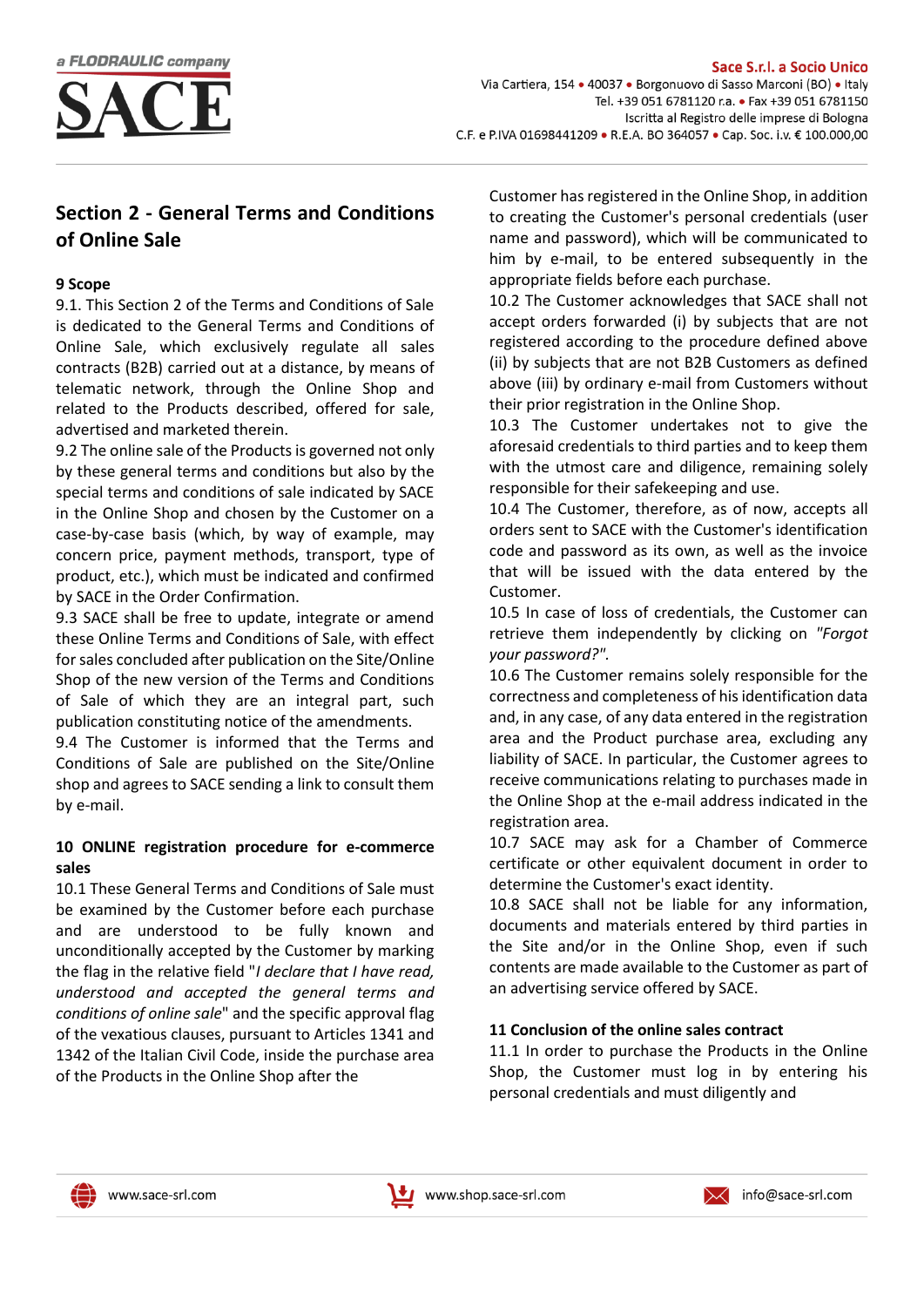

scrupulously follow the instructions and procedures described in the Online Shop and these General Terms and Conditions of Sale.

11.2 During the purchase procedure, the Customer shall be required to read the following information and conditions published in the Online Shop:

1) characteristics of the Products, described in the individual product sheets;

2) price of the Products, with details of taxes, possible shipping costs and any other cost;

3) methods and terms of payment of the purchase price of the Products;

4) availability of the Products;

5) any other information published in the Online Shop. 11.3 SACE shall describe and present the Products in

the Online Shop as fully and transparently as possible. The Customer acknowledges and accepts that there may be incompleteness, inaccuracies or minor differences between the photographs and descriptions of the Products in the Online Shop and the Products delivered.

In particular, the Customer acknowledges and accepts that photographs and/or films of the Products published on the Site and/or in the Online Shop are for illustrative purposes only.

SACE may eliminate and/or replace the Products described in the Online Shop at any time and without prior notice and may make technical and aesthetic improvements that are not substantial and do not deteriorate the quality of the Product.

The Customer has the right to access the Online Shop exclusively for consulting and purchasing the Products, since any other use of the Online Shop or its content, which are protected by industrial and/or intellectual property rights, is not permitted, as better specified under Article 22 below.

11.4 The Customer may correct the Order before placing it through the technical means available in the Online Shop to detect and correct errors, or may abandon the Order by leaving the Online Shop without placing an Order.

Orders can be placed in Italian and English.

The Sales Contract of the Products in the Online Shop shall be considered concluded when the Customer clicks on the field "*I confirm my order*" (which configures acceptance of the offer made to the public by SACE in the Online Shop), at the end of the purchase procedure.

11.5 Upon receipt of the Order, the Customer will receive an e-mail from SACE summarizing the order. Such summary e-mail will contain the order number, the date and time the order was placed, the type, quantity and price of the Products purchased, taxes, any shipping costs and any other costs, the terms and address of the place of delivery of the Products, the invoicing address and the link to the Terms and Conditions of Sale and the privacy policy, pursuant to Article 13 GDPR published on the Site.

The Customer undertakes to verify the correctness of the data relating to the Contract contained in the summary e-mail and to notify SACE of any corrections within one hour.

This is without prejudice, in any case, to SACE's right not to execute the Customer's order if, as a result of checks carried out after receipt of the order, there are late payments or other defaults by the Customer relating to previous orders; SACE will inform the Customer of such suspension by written communication in the forms provided for by this Contract, informing the Customer that the suspension will continue until the Customer's debt position has been settled.

11.6 The Order will be filed in SACE's database in the "*my orders*" section from which the Customer can access the history of the orders placed.

11.7 The Customer acknowledges and accepts that the availability of the Products sold in the Online Shop refers to the actual availability at the time the Customer makes the purchase. Such availability must be considered indicative because, due to the simultaneous operation of several Customers in the Online Shop, the same Products could be purchased at the same time by other Customers, as SACE does not have the means to prevent this eventuality. In this case, the Products will be purchased by the Customer whose order is processed first by the Online Shop system.

In such a case, SACE will inform the Customer, whose order has been registered second, by e-mail as soon as



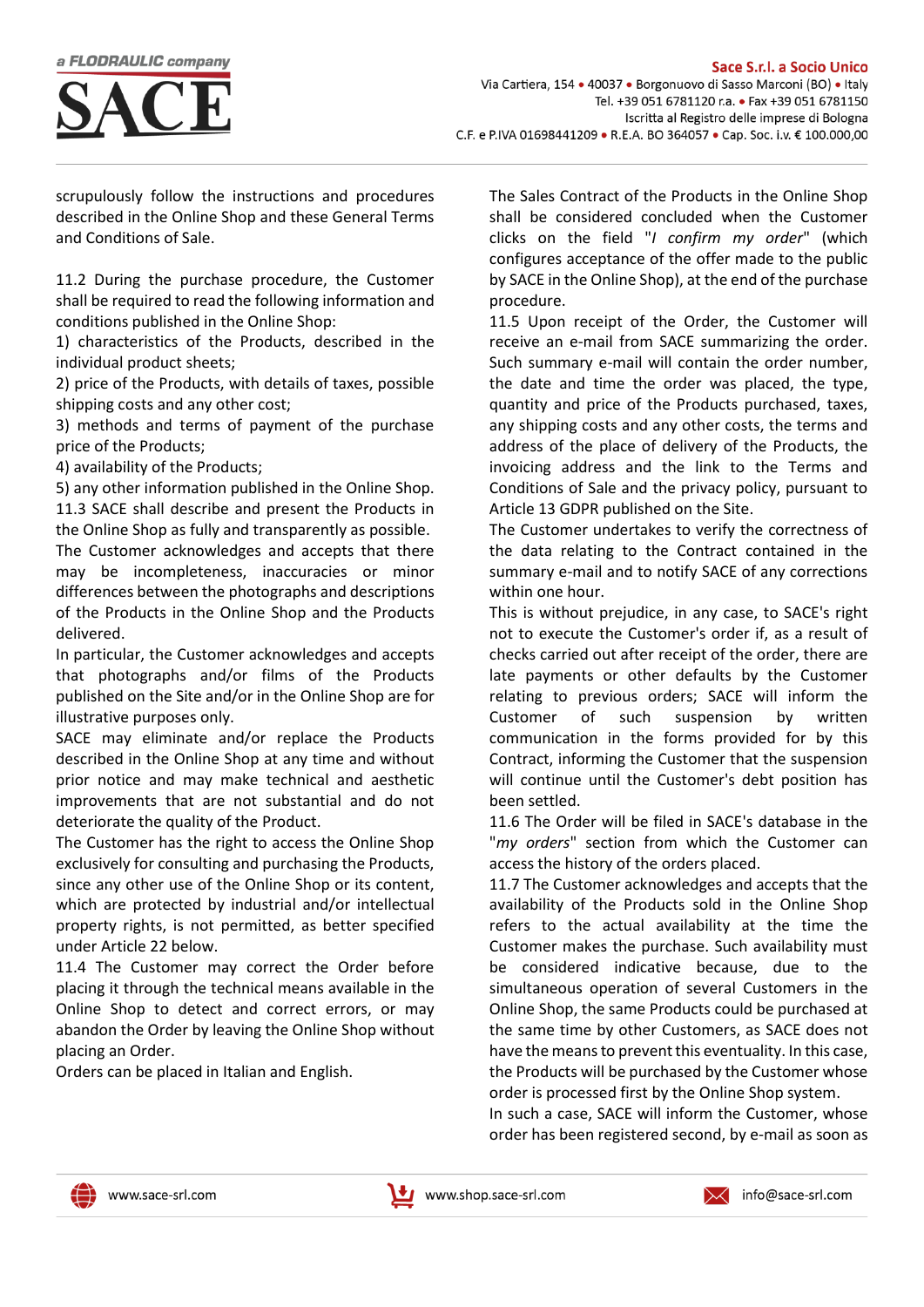

it discovers that the Products are totally or partially missing and the Customer may withdraw from the sales contract within 14 (fourteen) days from the receipt of the aforesaid e-mail, by means of a written notification sent by registered letter with acknowledgement of receipt, PEC or FAX, with the obligation for the Customer to return, at its own expense, any Products already received and the obligation for SACE to reimburse any amount received by the Customer, without any acknowledgement of damages or compensation whatsoever in favour of the Customer.

#### **12 Delivery**

12.1 The delivery of the Products will take place according to the terms and conditions indicated in this article.

12.2 In Italy, the Products may be shipped by courier or Exw (Incoterms 2020): in the first case, the cost of the Order's shipment will be automatically calculated in the shopping cart, in the second case the costs will be zero and the Customer may collect the Products directly on the date communicated by e-mail or by telephone by Customer Service at Sace's premises/warehouse.

12.3 Deliveries in Europe will be made Exw (Incoterms 2020) and the Customer shall bear the costs of transport, insurance and all other necessary formalities to transport the Products to the place of destination.

12.4 The risk of loss of or damage to the Products shall pass from SACE to the Customer upon delivery to the latter or a courier/carrier of the Products covered by the Contract.

12.5 SACE shall do everything possible to deliver the Products within the delivery terms established and published in the Online Shop, which are indicative and not peremptory and are calculated in working days.

SACE will not be liable for any damages deriving from the delay in the delivery of the Products.

12.6 SACE will inform the Customer that the Product has been shipped. If the Products are not delivered within 14 (fourteen) days from the date SACE sends the e-mail confirming the order, the Customer has the right to withdraw from the sales contract, giving written notice by registered letter with acknowledgement of receipt or PEC or FAX to SACE, which will be obliged to

reimburse only the cost of the Product, without any acknowledgement of damages or compensation of any kind in favour of the Customer.

12.7 The Customer acknowledges and accepts that SACE will proceed with the delivery of the Products exclusively following the effective receipt of payment, suspending the delivery in case of non-payment or non-regular payment of the purchase price by the Customer in the ways and times provided for by Article 13 below.

12.8 SACE shall in no case be held responsible for nondelivery or delayed delivery of the Products due to force majeure, fortuitous events and justified reasons, such as, by way of example only, strikes, riots, labour unrest, lack of raw materials, lack of electricity, fires, machine stoppages and any other cause independent of SACE's will and diligence, (including delays by subsuppliers) that prevents or makes excessively burdensome the delivery within the established terms.

### **13 Payment methods for Online purchases**

13.1 The Customer shall pay SACE the amount indicated in the Order and the Order Confirmation (including VAT) as the purchase price of the Products. Payments shall be made by the means of payment indicated in the Online Shop and, in particular, by credit card, bank transfer, My Bank immediate transfer and PayPal payment. The delivery of the products is subject to the actual receipt of payment, with the acceptance of payment by credit card or PayPal or with the crediting of the amount to a SACE current account in the case of bank transfer.

The payment transactions and the data provided by the customer at the time of payment take place on specially protected lines. Credit card payments are secured by VBV (Verified by VISA) and SCM (Security Code Mastercard) certification.

13.2 Payment of the purchase price shall be made at the same time as the purchase. By indicating credit card as the method of payment, the Customer authorizes SACE to use his/her credit card and to debit the amount of the expense incurred. SACE reserves the right to request a copy of the credit card holder's identity card.





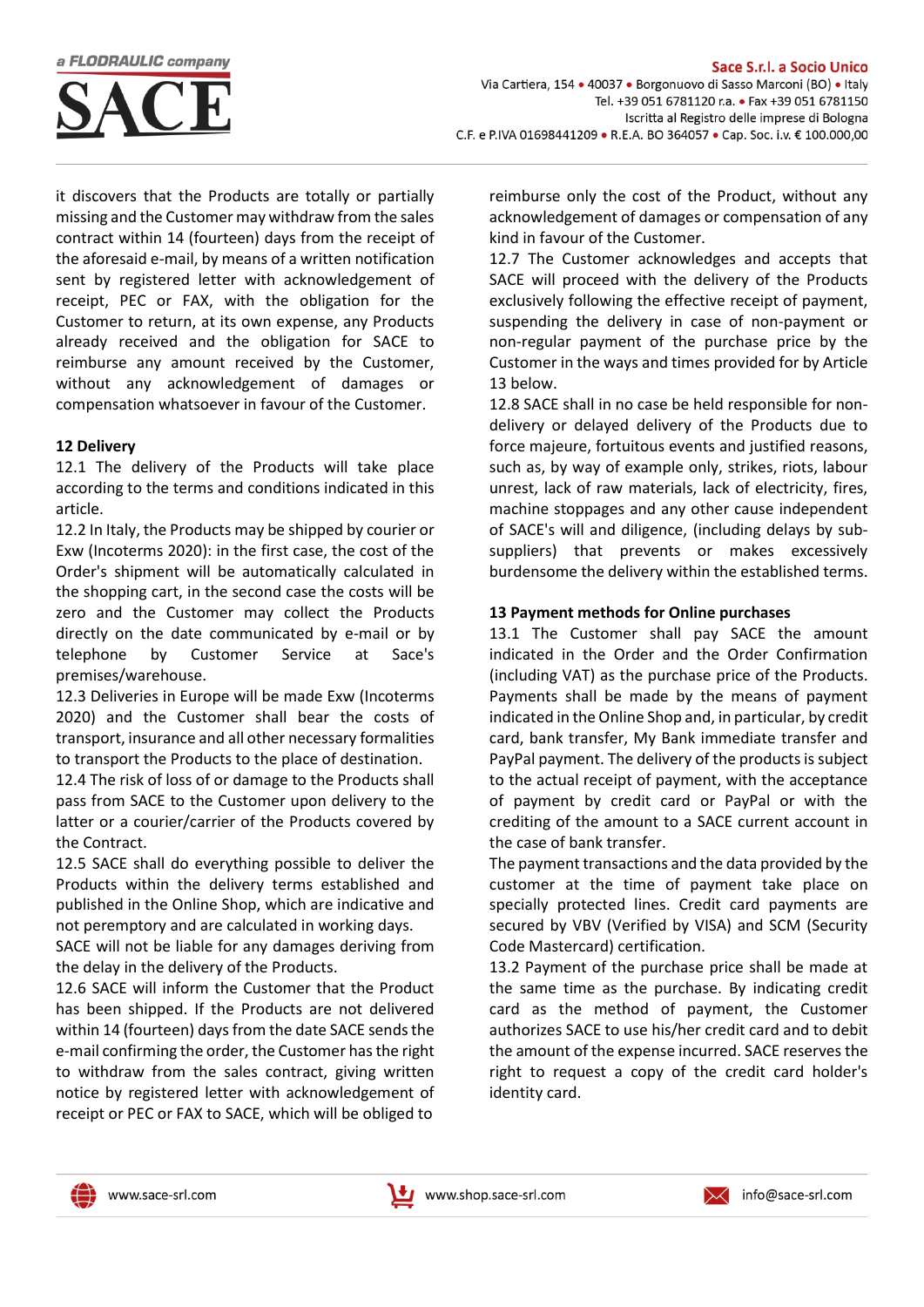

In case of payment by bank transfer, the Customer, after having clicked on the field "*I confirm my order*", will receive an e-mail containing the bank details for the bank transfer, which must be arranged immediately so that the amount is credited to the current account of SACE within 5 days from the execution of the sales contract. In case of payment by bank transfer, the goods shall not

be considered reserved to the Customer until the transfer is credited.

13.3 Failure to pay the purchase price within 5 (five) days from the term referred to in Article 13.2 above shall entitle SACE to terminate the sales contract by means of a written notification sent by registered letter with acknowledgement of receipt, PEC or FAX, without the need for a formal notice.

13.4 SACE shall issue the invoice and this shall be sent in electronic format according to the regulations in force. No change in the tax documents may be made after they have been issued.

#### **14. Prices**

14.1 All sales prices of the Products indicated in the Online Shop are quoted in Euros, net of VAT and other ancillary charges.

14.2 The costs related to the payment method chosen at the time of the Order shall be entirely borne by the Customer.

14.3 The Customer acknowledges that SACE can freely update the prices of the Products at any time, which may therefore vary. It being understood that SACE cannot change the prices indicated in the Online Shop at the time of purchase and indicated in the purchase summary e-mail.

14. 4 In the event of a computer, manual, technical or any other error that may result in a substantial change in the price or quantity of the Products not foreseen by SACE, SACE shall notify the Customer in writing in the manner provided for in this Contract as soon as it discovers the error and either Party may withdraw from the sales contract within 14 (fourteen) days from receipt of such notification, with the obligation of the Customer to return the Products already received at its own expense and the obligation of SACE to reimburse the amount received from the Customer, without any recognition of damages or compensation.

#### **15. Right of Withdrawal**

15.1 The Customer has the right to withdraw from the Contract without any penalty and without specifying the reason within 14 (fourteen) days from the date of receipt of the Products. The Customer who intends to exercise the right of withdrawal shall send express notification of the decision to withdraw from the Contract by registered letter with acknowledgement of receipt or PEC or FAX to SACE.

15.2 If the right of withdrawal is exercised, the Customer is obliged to return the Products within and not later than 14 (fourteen) days from the date of sending notification of withdrawal, sending the Products to SACE at the registered office indicated above.

All risks, charges and costs of returning the Products are borne by the Customer.

15.3 The Products must be returned intact, in their original packaging, complete in all their parts (including packaging and any documentation and accessory equipment: manuals, cables, etc.) and complete with the attached tax documentation. The Customer may communicate the return of the Product by e-mail. Subject to compliance with the above, SACE will refund the Customer the amount received within 14 (fourteen) days from receipt of the returned Products, excluding any documented shipping costs for the first return.

SACE may suspend the refund of the purchase price until the conditions of the returned Products have been verified.

15.4 SACE will make the refund using the same means of payment chosen by the Customer for the purchase. In the case of payment by bank transfer, the Customer exercising his right of withdrawal shall provide SACE with the bank details (IBAN, SWIFT and BIC) necessary for SACE to make the refund by e-mail.



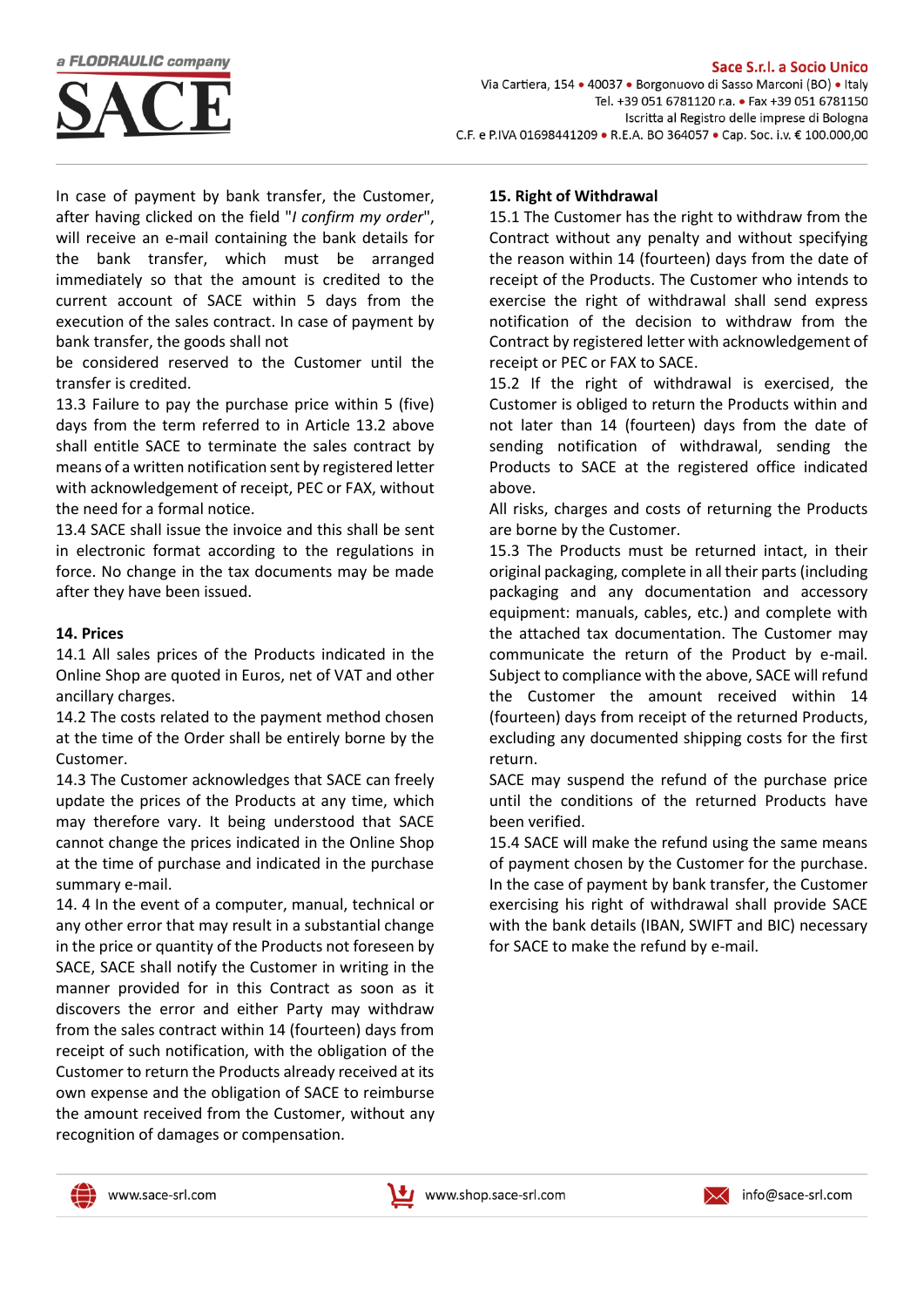

# **SECTION 3 - Common provisions applicable to offline or traditional sales and online sales**

# **16 Warranty**

16.1 SACE guarantees the conformity of the Products with the technical characteristics declared in the Order Confirmation and/or on the Site, as well as their safety according to the standards in force at the time they were put on the market, and the relevant warranty is envisaged according to the type of Product.

16.2 The Site describes the characteristics of the Products and classifies them by category as Products purchased from third parties and marketed by SACE for which the manufacturer's warranty is applicable and Products for which the warranty is explicitly not applicable.

16.4 The Customer must inspect the goods immediately after receipt and must notify SACE of any defects and/or faults in the Products delivered with respect to the Order Confirmation within eight days from delivery for obvious defects and within eight days from discovery for hidden defects, in the forms of communication provided for in this Contract. Once this term has expired, the Products shall be considered fully compliant with the Order Confirmation and no liability and/or non-fulfilment may be attributed, for any reason whatsoever, to SACE.

16.5 If the warranty provides for the return of the Product to SACE, the Product must be returned by the Customer with its packaging intact, complete in all its parts (including the documentation inside the packaging, and any accessory equipment) within 8 days of notification of the defect.

16.5 The guarantee for defects of any nature and extent lasts for one year from the date of delivery of the goods and is limited to defects due to poor quality of material or construction. It does not extend to defects resulting from natural wear and tear or the Customer's inexperience or negligence, or to parts of the product which, due to the composition of the material or the nature of their use, are subject to rapid deterioration.

16.6 In order to exercise their right to the warranty, under penalty of cancellation, the Customer must

scrupulously follow the instructions given at [http://www.sace-srl.com/download/condizioni](http://www.sace-srl.com/download/condizioni-generali-di-garanzia/)[generali-di-garanzia/.](http://www.sace-srl.com/download/condizioni-generali-di-garanzia/)

16.7 In the event of justifiably and promptly proposed complaints, SACE will carry out the interventions under warranty within a reasonable period of time. SACE will decide, at its own discretion, whether to replace or repair the Products that it acknowledges to be defective, without any cost being charged to the Customer, with the exception of transport costs, which will be borne by the Customer.

16.8 If SACE deems the warranty to be ineffective, it may propose a repair estimate to the Customer and the Customer may decide whether to accept the estimate, entrusting SACE with the repair, to have the unrepaired Product returned at its own expense or to have it scrapped at its own expense.

16.9 Repairs carried out under warranty do not imply any extension of the duration or renewal of the warranty itself.

16.10 The warranty is forfeited whenever the defective Products have been improperly used by the Customer and not in conformity with SACE's instructions, have been disassembled and/or modified and/or replaced and/or repaired and/or altered by persons not authorized by SACE, have defects deriving from wear and tear, negligence and/or inexperience by the Customer and/or its employees and/or third parties, have been returned without an identification label or have been subjected to blows or impacts, the electrical parts have been subjected to sudden voltage changes or have been incorrectly connected.

16.11 The complaint may never give rise to the cancellation or reduction of the Products ordered by the Customer, nor to the request for any indemnity or compensation.

16.12 The Customer undertakes not to use the Products purchased for a service other than that for which they are intended and not to modify their construction or operation.

The Customer who violates the above prohibitions shall lose the right to the warranty.

16.13 The warranty is non-transferable and applies only to the invoice holder.

# **17 Limitation of liability**

17.1 SACE is exclusively responsible for the proper functioning of the Products supplied in relation to the





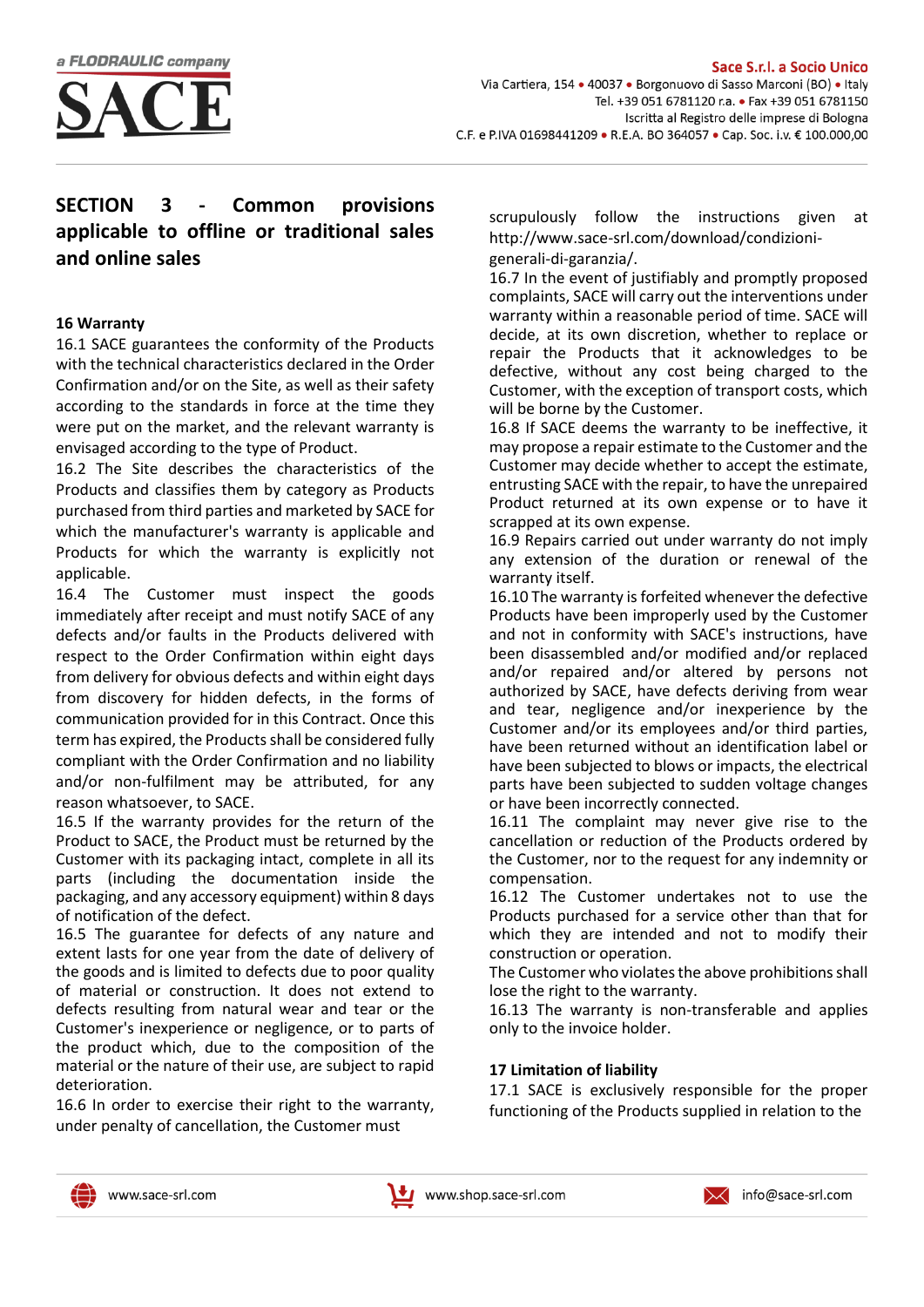

characteristics and performance expressly indicated in the Order Confirmation or on the Site.

17.2 The overall liability of SACE, for any reason whatsoever, arising from any breach of the Contract governed by these Terms and Conditions of Sale in connection with and/or related to the same, shall not exceed the total price actually paid by the Customer for the Products giving rise to such liability.

17.3 SACE is not responsible for the possible defective functioning of machines or systems made by the Customer or by third parties with the Products supplied by the same, even if the single Products have been connected according to schemes or drawings suggested by SACE.

17.4 SACE shall not be held liable in any way for the suspension or interruption of the operation of the Site, nor for any inaccuracies due to a particular configuration of the Customer's Computer or its malfunction.

17.5 Without prejudice to the provisions of Article 1229 of the Italian Civil Code, the Customer shall not be entitled to claim compensation for indirect or consequential damages, lost profits, loss of production or opportunity, nor shall the Customer be obliged to pay, by way of compensation, sums greater than the value of the Products.

17.6 SACE shall not be liable for any damage caused to any property (movable or immovable) by the Product after it has been delivered and is in the Customer's possession. SACE will not be liable for any damage to products manufactured by the Customer or to products of which the Customer's products are part.

17.7. The Customer undertakes to hold SACE harmless and indemnified from disputes and/or legal actions brought against SACE by the end-user and/or third parties regarding alleged damages deriving from the Product.

17.8. Furthermore, the Customer shall indemnify, hold harmless and release SACE from all claims arising from damage resulting from the use or operation of the Products due to improper installation, repair, maintenance or operation of the Products by the Customer, from the Customer's failure to adequately train its personnel in the operation of the Products or from its non-compliance with applicable laws or regulations.

# **18 Retention of title**

18.1 The Products subject to the Contract shall remain the property of SACE until full payment of the purchase price by the Customer.

18.2 The Customer assumes responsibility for the preservation of the Products from the moment they are placed at its disposal and must keep the goods received with the diligence of a good father, undertaking to allow them to be inspected at any time by SACE personnel or by its agents until full payment of the price of the supply.

18.3 The Customer may not sell, donate, exchange, pledge, seize or in any other way alter or bind the Products covered by the Contract until full payment of the purchase price.

18.4 If conservative and/or executive actions are taken against the Customer on the Products purchased, the Customer undertakes to inform the Judicial Officer of its capacity as simple custodian of the goods and to inform SACE within 24 hours by registered letter with acknowledgement of receipt or PEC or FAX.

## **19 Exclusions**

19.1 Unless otherwise agreed in writing between the Parties, the Contract does not include system design, installation of the equipment supplied, specific tests, training courses and manuals, start-up assistance and all services, charges and Products not mentioned in SACE's Order Confirmation.

19.2 Packaging costs, taxes, stamps, customs charges, duties and any other additional charges are not included in the purchase price unless otherwise indicated in the Order Confirmation issued by SACE.

19.3 The Contract does not include the development and implementation of customized software, which is regulated separately in the *Software Development Terms and Conditions* published on SACE's website.

# **20 Protection of confidentiality**

20.1 SACE undertakes to treat the data and information received from the Customer with the utmost confidentiality and not to use such data for purposes other than those for which they were collected.





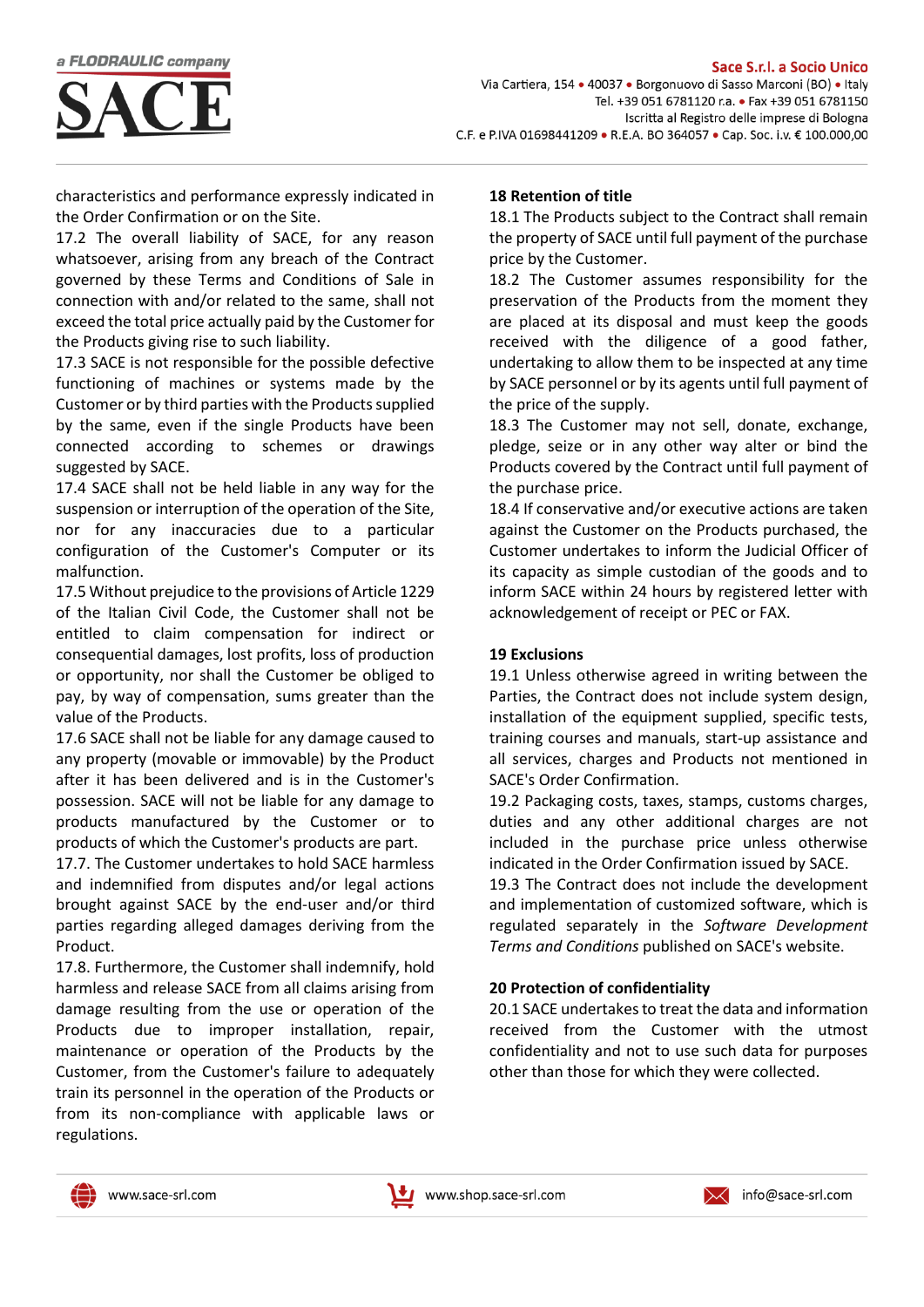

20.2 Such data may only be produced at the request of the judicial authorities or other authorities authorized by law.

20.3 SACE will disclose the data acquired from the Customer only to parties assigned to carry out the activities necessary for the performance of the Contract and disclosed exclusively for such purpose. SACE represents and warrants that such parties will comply with the aforementioned confidentiality obligations, SACE being liable for any breach by the latter.

20.4 SACE represents and warrants that it will adopt appropriate protection measures to safeguard the confidentiality of the data known and/or communicated by the Customer and undertakes to enforce such measures within its organization.

#### **21 Protection of personal data**

21.1 The Customer's personal data shall be used by SACE in full compliance with EU Regulation 679/2016 (GDPR) and the national legislation in force on the protection of personal data.

22.2 The processing of personal data by SACE shall take place in the terms and according to the procedures indicated in the Privacy Policy pursuant to Article 13 of the GDPR, the full version of which can be consulted on the Site in the Privacy Policy section.

22.3 Each Party undertakes to hold the other harmless from all claims for damages arising from any unlawful processing of personal data resulting from noncompliance with the GDPR and applicable national legislation.

#### **22. Industrial and intellectual property rights**

22.1 The Customer declares and acknowledges that the content of the Site (by way of example but not limited to text, photographs, trademarks and other distinctive signs, illustrations, images, logos, etc.) and its structure are under the exclusive ownership and control of SACE. The Site is managed by SACE and it is forbidden to copy, reproduce or dispose of it in any way, without the prior written consent of SACE.

22.2 The total or partial reproduction, modification or use of the trademarks and/or other distinctive marks, illustrations, images and logos present on the Site for

any reason and any media whatsoever, without the prior express consent of SACE is prohibited.

22.3 All industrial and/or intellectual property rights (by way of example, patents, trademarks, designs and models, trade secrets, know-how, copyrights, technical and commercial information relating to the Products, as well as any software that may be supplied by SACE) relating to the Products and/or connected and/or related to them that are protected or in any case protectable, created and/or acquired by SACE prior to the Contract and during its performance, shall remain the exclusive property of SACE.

The Customer undertakes to refrain from any conduct that might infringe or compromise these rights.

23.4 In the event of disputes and/or claims and/or actions by third parties for infringement of industrial and/or intellectual property rights relating to the Product covered by the Contract, SACE may at its own discretion and expense (i) provide the Customer with the right to continue using such Product (ii) replace the Product with another product or parts thereof that has similar functionality and does not infringe any third party's industrial and/or intellectual property rights (iii) modify the Product so that it does not infringe any third party's industrial and/or intellectual property rights (iv) withdraw the Product or parts thereof and refund the purchase price, after deduction of a reasonable amount for the use, damage or obsolescence of the Product. To the extent permitted by law, the above remedies are the only measures available to the Customer and, in any case, SACE's liability shall not exceed the price paid by the Customer for the disputed Product.

23.5 To the extent permitted by law, SACE shall in no way be liable to the Customer, and the remedies provided for above shall therefore not be applicable, in the event of infringement of third parties' industrial and/or intellectual property rights arising from (a) the modification of Products by the Customer and/or its assignees (b) the assembly of Products with other products (c) the use of Products in processes carried out by the Customer and/or its assignees or (d) SACE's compliance with instructions, drawings, designs and specifications by the Customer. In such cases, the Customer undertakes to indemnify and hold SACE harmless from any damage, expense or liability, for any reason whatsoever, suffered by the Customer and/or